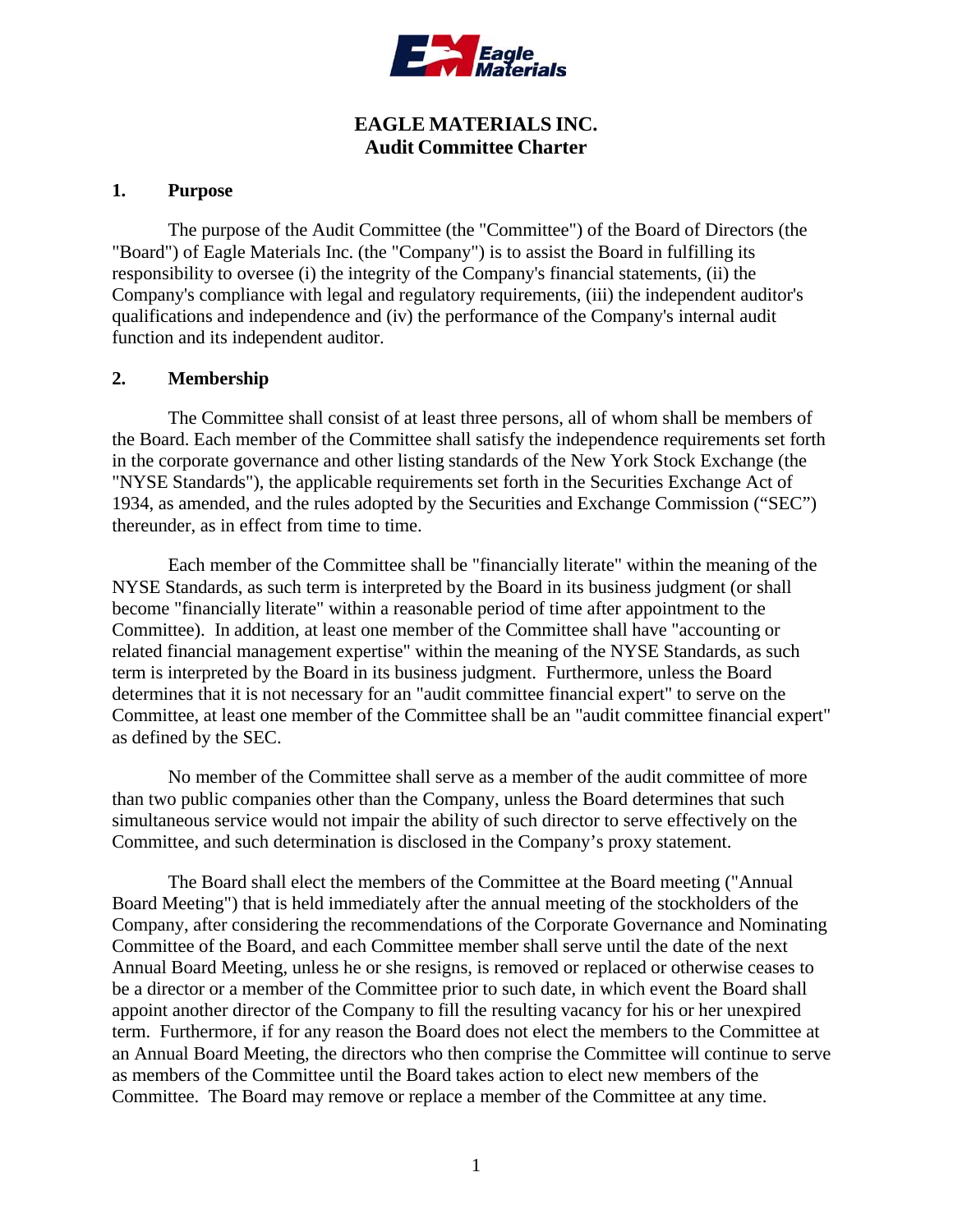

### **3. Operation**

The Board shall elect one member of the Committee to act as chairperson of the Committee (the "Chairperson"). Such member shall act as Chairperson until the next Annual Board Meeting unless he or she resigns, is removed or replaced or otherwise ceases to be a director or a member of the Committee prior to such date, in which event the Board shall appoint another member of the Committee to serve as Chairperson for his or her unexpired term. The Chairperson shall preside over all meetings of the Committee. The Board may remove or replace the Chairperson at any time.

A majority of the members shall constitute a quorum, unless the Committee is comprised of an equal number of members, in which case one-half of the members of the Committee shall constitute a quorum. The Committee shall act only on the affirmative vote of a majority of the members at a meeting at which a quorum is present (which may be in person or by telephone) or by unanimous consent.

The Committee shall meet at least four times annually. The Committee may invite such persons in addition to the members of the Committee that it deems appropriate to attend all or part of any meetings. The Committee shall maintain minutes of its meetings and written records of its actions. The Committee shall be authorized to meet, as frequently as it determines is necessary or appropriate, with the Company's Vice President of Internal Audit, the Company's Chief Financial Officer and the Company's independent auditor in separate executive sessions to discuss any matters that the Chairperson or any other member of the Committee believes should be discussed privately.

To the extent permitted by the NYSE Standards and applicable legal requirements, the Committee may delegate specified duties and responsibilities to a subcommittee created by a vote of a majority of the members of the Committee. Each subcommittee shall have one or more members designated by the Committee, and shall be governed by such procedures as the Committee shall determine from time to time.

The Committee may establish such rules as it determines to be necessary or appropriate to conduct its business, so long as such rules do not contravene the express provisions of this Charter.

#### **4. Duties and Responsibilities**

To fulfill its purposes as described above, the Committee shall have the following duties and responsibilities:

a. *Independent Accountants.* The Committee has the authority and direct responsibility for the selection, appointment, compensation, evaluation, retention and oversight of the work of any independent auditor engaged (including resolution of any disagreements between management and the auditor regarding financial reporting) for the purpose of preparing or issuing an audit report or related work or performing other audit, review or attestation services for the Company, and such independent auditor shall report directly to the Committee. Without limiting the foregoing, the Committee's duties and responsibilities shall include the following: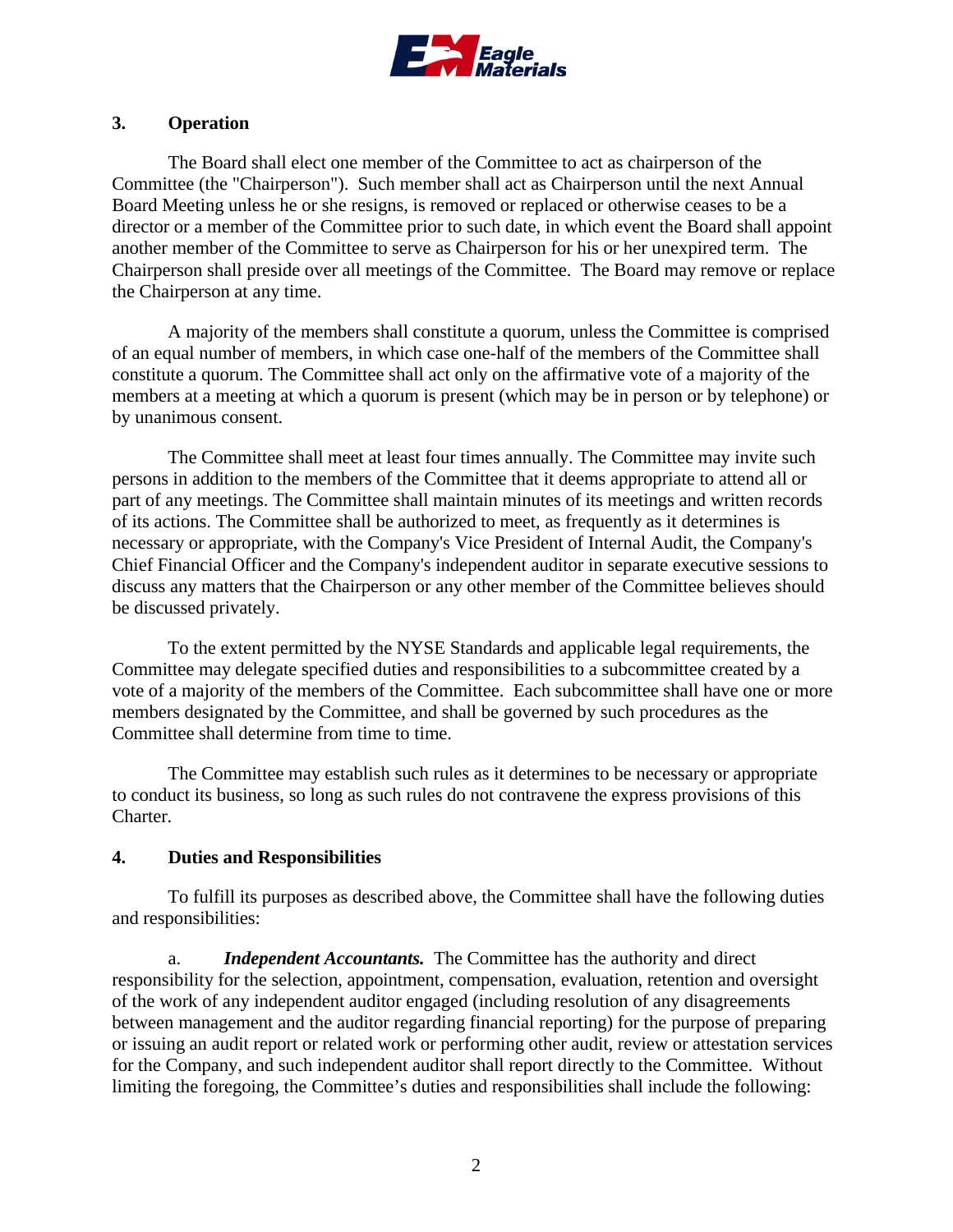

(i) obtain and review, at least annually, a report by the Company's independent auditor describing (i) the independent auditor's internal quality-control procedures and (ii) any material issues raised by the most recent internal quality-control review, or peer review, of the independent auditor, or by any inquiry or investigation by governmental or professional authorities, within the preceding five years, respecting one or more independent audits carried out by the independent auditor, and any steps taken to deal with any such issues;

(ii) obtain and review, on a periodic basis at least annually, a formal written statement from the independent auditor to the Committee describing all relationships between the auditor and the Company and actively engage in a dialogue with the auditor with respect to any disclosed relationships or services that may impact the objectivity and independence of the auditor and recommend that the Board take appropriate action in response to the reports from the auditor to satisfy itself of the auditor's independence;

(iii) review any report made by the Company's independent auditor regarding any critical accounting policies, potential alternative accounting treatments and material written communications between the independent auditor and management;

(iv) review with the Company's independent auditor any audit problems or difficulties and management's response;

(v) resolve any disagreements between management and Company's independent auditor regarding financial reporting; and

(vi) pre-approve all audit engagement fees and terms and pre-approve all nonaudit services provided to the Company by its independent auditor in accordance with the Committee's policies and procedures for pre-approving audit and non-audit services.

b. *Complaints.* The Committee shall establish procedures for (i) the receipt, retention and treatment of complaints received by the Company regarding accounting, internal accounting controls or auditing matters and (ii) the confidential, anonymous submission by employees of the Company and its subsidiaries of concerns regarding questionable accounting or auditing matters.

c. *Other Responsibilities.* The Committee's duties and responsibilities shall also include the following:

(i) review and discuss the annual audited financial statements and quarterly financial statements of the Company and other significant financial disclosures with management and the independent auditor of the Company, including the Company's disclosures under "Management's Discussion and Analysis of Financial Condition and Results of Operations" and any other matters required to be reviewed under applicable legal, regulatory or NYSE requirements;

(ii) discuss with management the types of information to be disclosed and the types of presentations to be made in the Company's earnings press releases, as well as in any financial information and earnings guidance provided to analysts and rating agencies;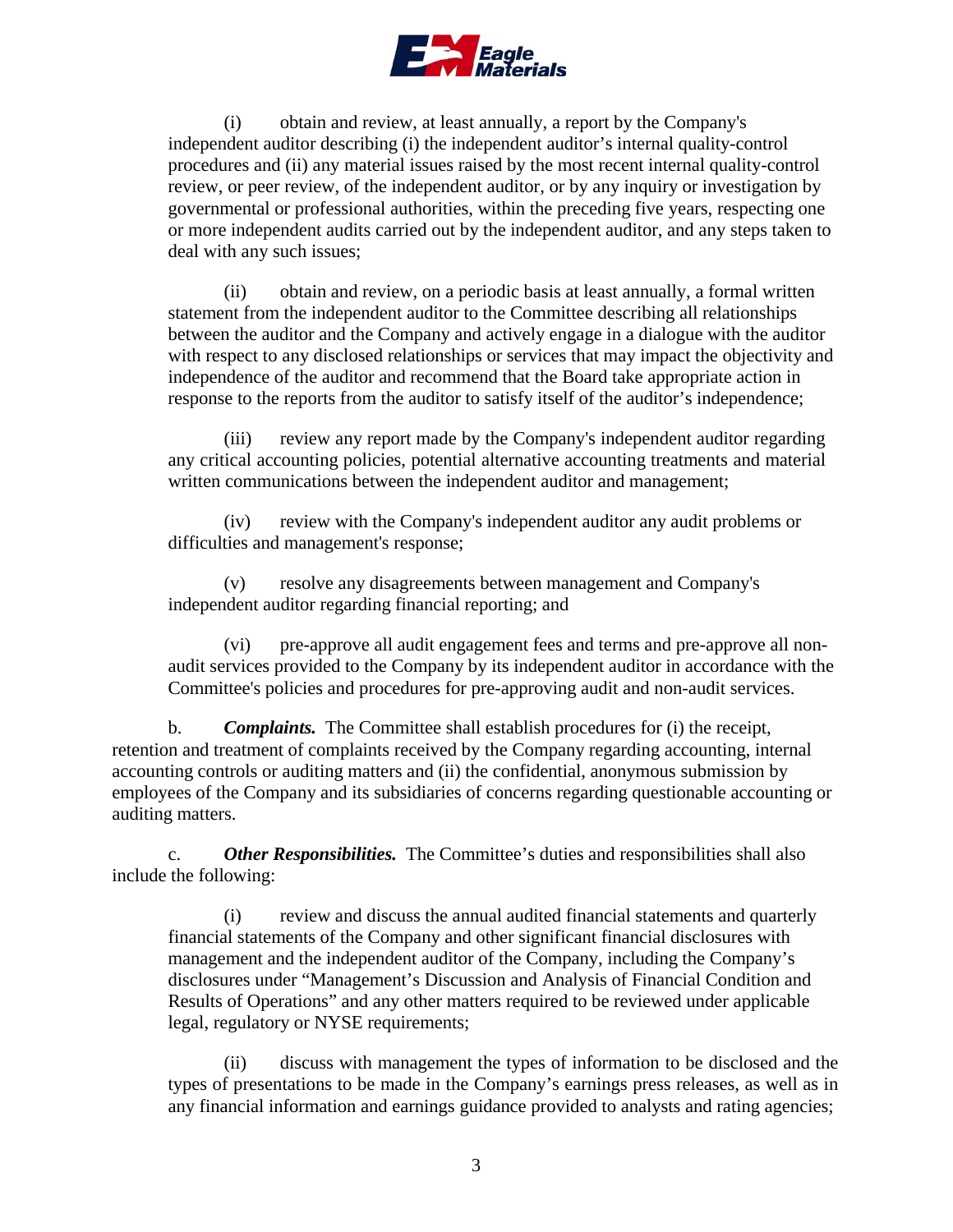

(iii) as appropriate, obtain advice and seek assistance from outside legal, accounting or other advisors;

(iv) review management's internal control report and the independent auditor's attestation related thereto;

(v) review the Company's compliance and ethics programs, including consideration of legal and regulatory requirements, and review with management its periodic evaluation of the effectiveness of such programs;

(vi) discuss policies with respect to risk assessment and risk management, including the guidelines and policies which govern the processes by which risk assessment and risk management is undertaken;

(vii) meet separately, periodically, with management, with the Vice President of Internal Audit and with the independent auditor;

(viii) prepare the report that is required to be included in the Company's annual proxy statement in accordance with the rules of the SEC with respect to the Company's audited financial statements;

(ix) set clear policies for the hiring of employees or former employees of the independent auditor;

(x) report regularly to the Board on the Committee's activities;

(xi) consider the effectiveness of the Company's internal control system, including information technology security and control;

(xii) understand the scope of internal and external auditors' review of internal control over financial reporting, and obtain reports on significant findings and recommendations, together with management's responses;

(xiii) review with management and the Vice President of Internal Audit the charter, plans, activities, staffing and organizational structure of the internal audit function;

(xiv) ensure there are no unjustified restrictions or limitations, and review and concur in the appointment, replacement or dismissal of the Vice President of Internal Audit;

(xv) review the effectiveness of the internal audit function, including compliance with The Institute of Internal Auditors' *International Standards for the Professional Practice of Internal Auditing;* and

(xvi) on a regular basis, meet separately with the Vice President of Internal Audit to discuss any matters that the Committee or Vice President of Internal Audit believes should be discussed privately.